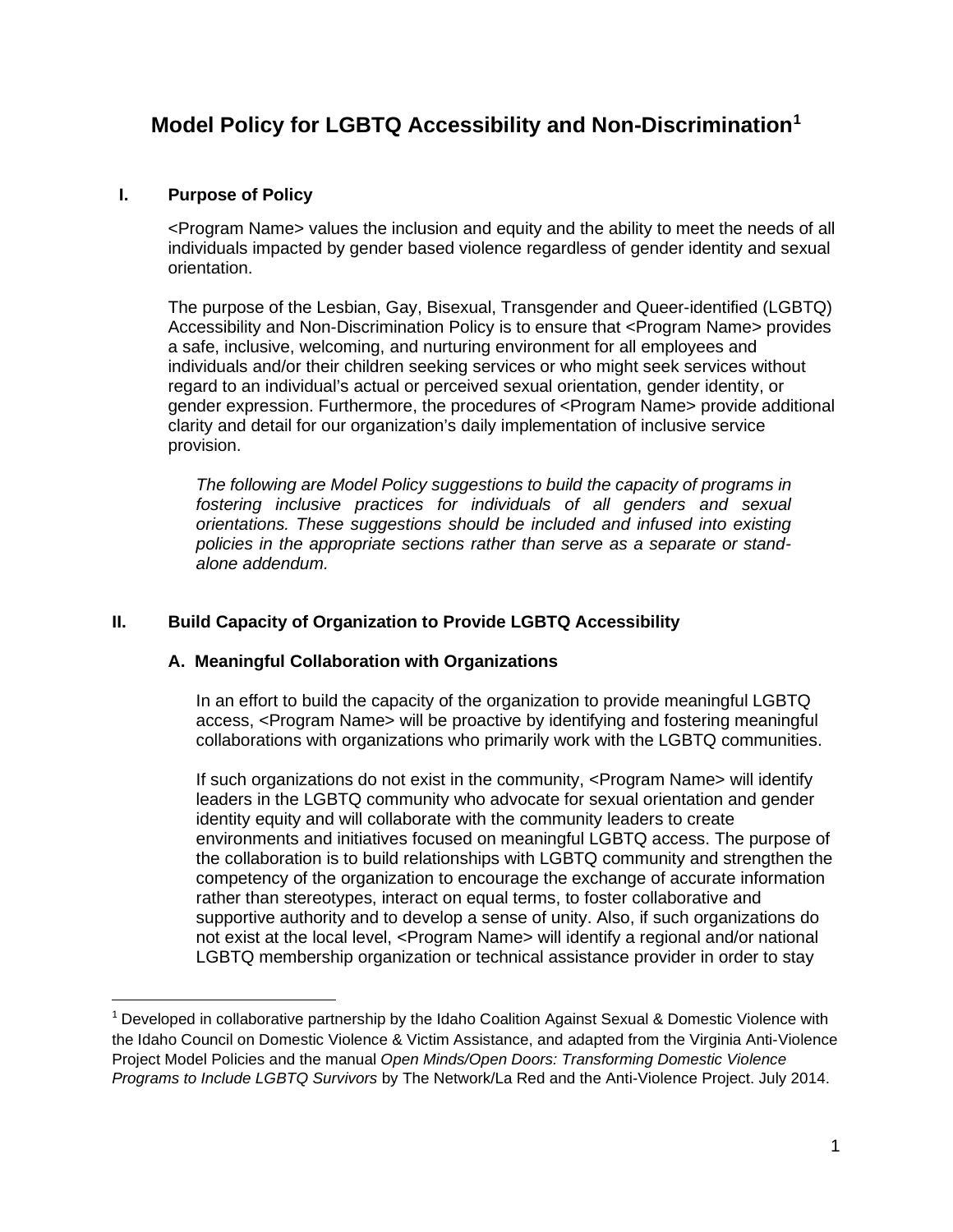abreast of current issues and best practices in meeting the needs of LGBTQ individuals impacted by gender based violence. (See Resources)

# **B. LGBTQ Equity Impact**

In providing meaningful access to services and benefits, <Program Name> understands that power, privilege and heterosexism and other forms of oppression are deeply connected to the cultural competency of the organization on an individual level and an organizational level. To that end, <Program Name> will engage staff, board and volunteers in an ongoing anti-oppression and equity work, which could include a range of options such as organizational recommended readings on power, privilege, heterosexism and other forms of oppression, training for staff, board, and volunteers, an organizational self-assessment, and/or an equity impact assessment to examine how different racial and ethnic groups are likely to be affected by organizational policies, practices, programs, plans and budget decisions. (See Resources)

## **III. Sexual Orientation and Gender Identity Non-Discrimination Policy for <Program Name> Clients**

Understanding that discrimination, marginalization, and oppression are commonplace in our society, <Program Name> is committed to creating a safe and inclusive environment for all individuals seeking services. To that end, all staff, board, and volunteers of <Program Name> will maintain and promote an office environment that provides the highest quality of services to all individuals impacted by gender based violence and abuse, regardless of their real or perceived sexual orientation and/or gender identity.

LGBTQ survivors seeking or receiving services from <Program Name> shall receive fair and equal treatment without bias. All service providers will ensure that individuals receiving assistance are treated in a professional manner that enhances individual autonomy and dignity.

All staff, board, and volunteers involved in providing services to LGBTQ-identified survivors shall immediately report any evidence of discrimination, verbal harassment, physical or sexual harassment and/or assault of any such identified individuals to their supervisor.

Individuals who feel they have been subjected to discrimination or harassment while receiving services from any staff, board, or volunteer of <Program Name> are encouraged to report this occurrence to the designated staff position in the organization to address discrimination complaints.

<Program Name> will take all steps within its control to meet the diverse needs of all individuals impacted by gender based violence and abuse who seek services. <Program Name> will provide an environment where all individuals are treated with dignity and respect, regardless of actual or perceived sexual orientation, gender identity, or gender expression.

<Program Name> recognizes that equality and inclusion of all individuals in our mission and vision for services aligns with creating a world without violence, abuse, oppression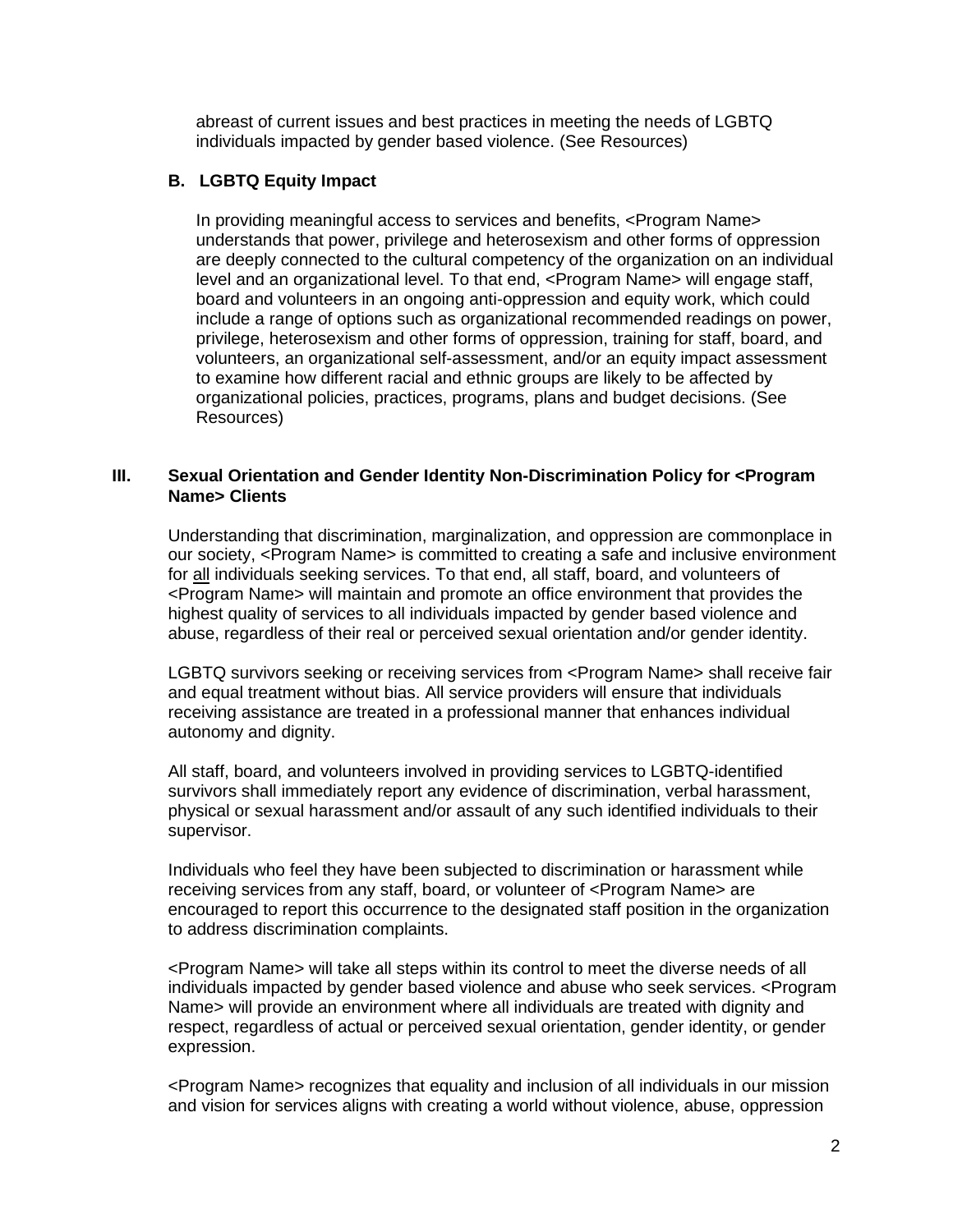and marginalization of non-majority communities. <Program Name> considers it a best practice for a victim service organization.

However, there is also statutory authority that requires all organizations serving individuals impacted by gender based violence to recognize and treat same-sex marriages on the same terms as opposite-sex marriages to the greatest extent reasonably possible.

## **A. Statutory Authority of the Family Violence Prevention and Services Act**

The Family Violence Prevention and Services Division has mandated that any organization receiving funds under the Family Violence Prevention and Services Act (FVPSA) will recognize the qualifying relationship of "marriage" and of "spouse" in the FVPSA's definition of domestic violence as including the relationship of same-sex spouses so long as the same-sex spouses entered into a marriage valid in the state (or foreign jurisdiction, if at least one state would recognize the marriage) where they were married, regardless of where the married couple currently resides. (*See* the Supreme Court's decision in *United States v. Windsor,* available online at [http://www.supremecourt.gov/opinions/12pdf/12-307\\_6j37.pdf](http://www.supremecourt.gov/opinions/12pdf/12-307_6j37.pdf) for more information.

#### **B. Statutory Authority of the Violence Against Women Act**

The Violence Against Women Act of 2013 amends the Violence Against Women Act of 1994 by adding a grant condition that prohibits discrimination by recipients of certain Department of Justice funds:

No person in the United States shall, on the basis of actual or perceived race, color, religion, national origin, sex, gender identity (as defined in paragraph 249(c)(4) of title 18, United States Code), sexual orientation, or disability, be excluded from participation in, be denied the benefits of, or subjected to discrimination under any program or activity funded in whole or in part with funds made available under (VAWA), and any other program or activity funded in whole or in part with funds appropriated for grants, cooperative agreements, and other assistance administered by the Office on Violence Against Women.

## **IV. Confidentiality and Non-Disclosure Policy for Employees and Clients**

<Program Name> strives to provide a supportive environment for LGBTQ employees and clients by treating those persons who are open about their sexual orientation or gender identity with respect and dignity. <Program Name> also understands that some individuals might not want to share information about their sexual orientation with coworkers, other clients, or anyone else associated with the organization. <Program Name> will never mandate that any person employed or served by the organization disclose their sexual orientation or gender identity. In these situations, <Program Name> is dedicated to respecting the confidentiality of those persons. Staff, Board, or volunteers will never disclose sensitive information about another individual's sexual orientation or gender identity without that person's explicit written consent. Those in violation of this policy will be subject to disciplinary action, up to and including termination.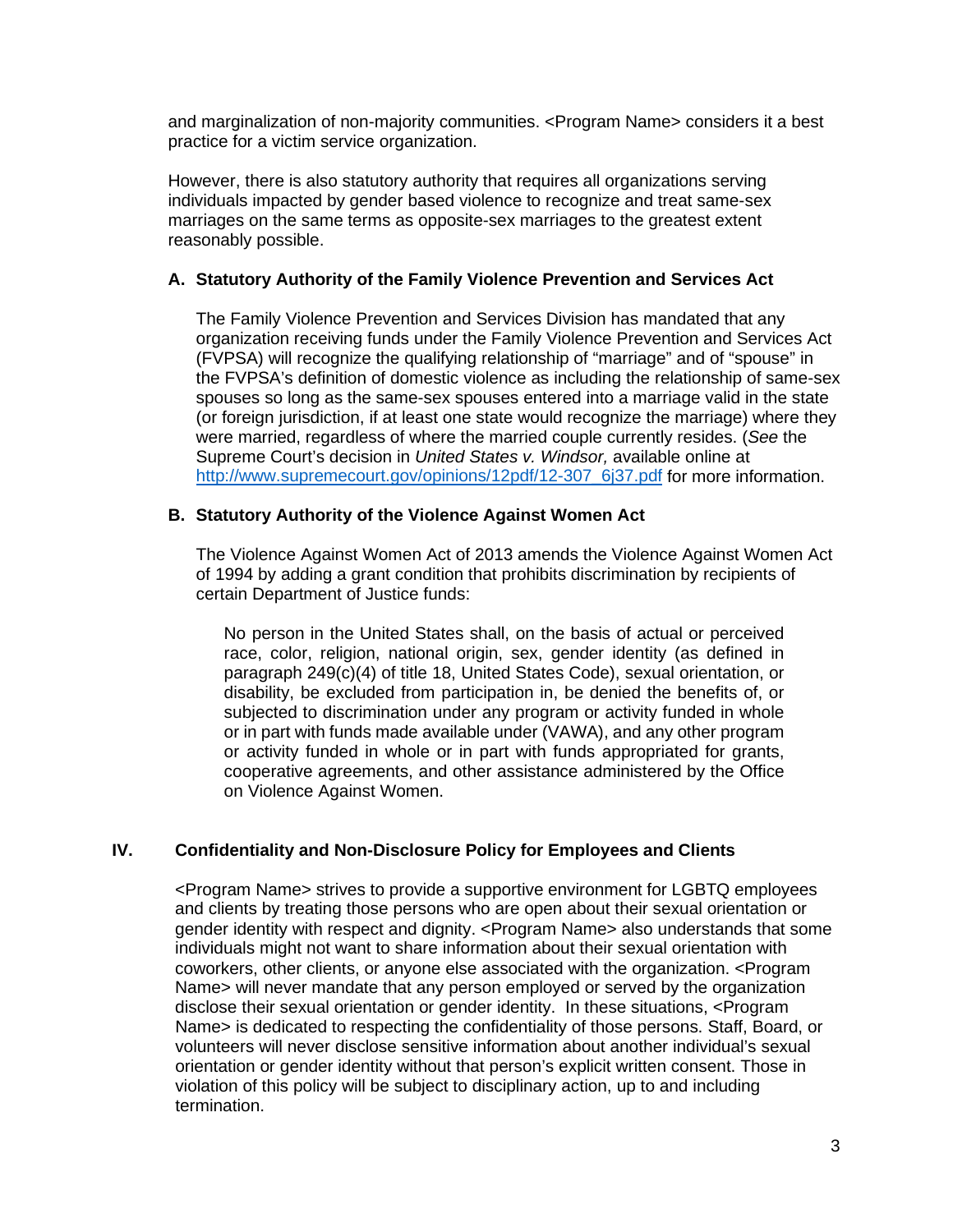## **V. Transgender Identification and Support Policy**

## **A. Policy for Employees**

<Program Name> recognizes that transgender employees may face additional challenges in the workplace. Affirming our commitment to an inclusive environment and embracing the diversity of our staff, <Program Name> seeks to ensure that employees who are currently transitioning or who have already undergone gender transitions are treated in an equal and respectful manner. Transgender employees are encouraged to dress consistently with their gender identity and should be addressed with the pronouns relevant to the gender with which they identify. Furthermore, <Program Name> respects all employees' right to privacy. Transgender employees shall not be subject to unwanted questions regarding their status, medical history, or sexual orientation.

## **B. Policy for Clients**

As part of its commitment to providing services to those in need, without discrimination or harassment, <Program Name> will promote an environment that is accepting and encouraging to transgender clients. Clients who identify as transgender shall receive support and accommodation from <Program Name> in determining their needs. Pronouns used and clothing provided shall reflect the gender with which the client identifies, and confidentiality shall be respected in regard to disclosures concerning transgender status, medical history, or sexual orientation.

## **C. Use of Restrooms**

<Program Name> will make all efforts to provide gender neutral restrooms. However, if office/building space dictates restrooms designated by gender, employees and clients shall be allowed to choose the restroom that corresponds most closely with their gender identity.

# **VI. Hiring Practices**

In order to encourage diversity among our staff, <Program Name> will post job opportunities in multiple publications, message boards, and listservs. <Program Name> will pay particular attention to including those publications accessed by LGBTQ individuals, individuals from marginalized communities, and individuals with disabilities.

## **VII. Commitment to Ongoing Cultural Awareness/Sensitivity Training**

<Program Name> is committed to ensuring all staff participate in continuing education on LGBTQ issues so that our ability to understand and empathize with the unique challenges faced by LGBTQ survivors is enhanced, and our skills are continually evolving and improving.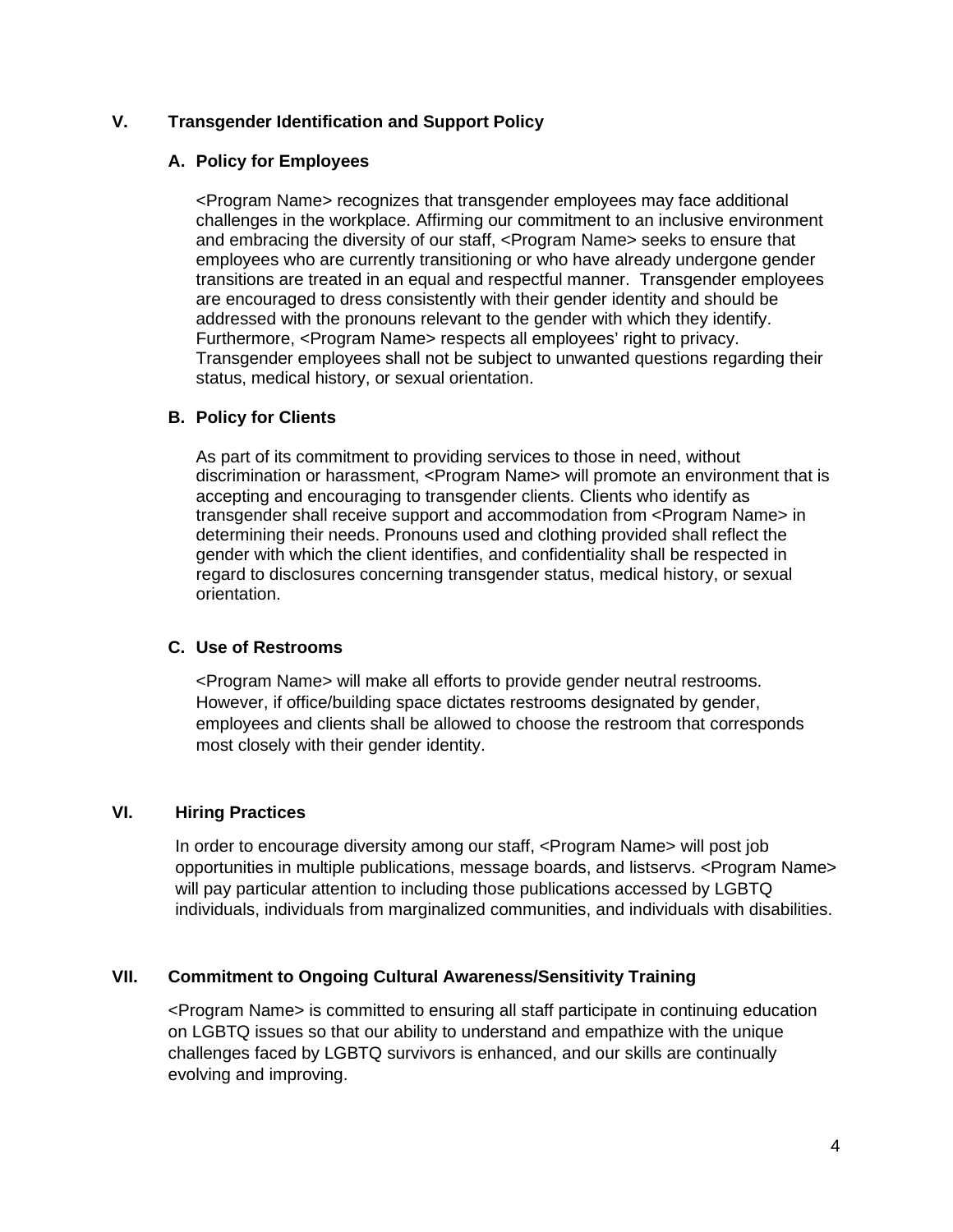#### **VIII. Collaboration with LGBTQ and Ally Organizations**

<Program Name> is committed to seeking ongoing technical assistance from other organizations representing the LGBTQ community. <Program Name> will develop strong connections with the local LGBTQ community and ally organizations so that <Program Name> can always be providing the safest and most supportive and inclusive services to LGBTQ survivors of gender based violence and abuse.

## **IX. Commitment of <Program Name> to Maintaining a Welcoming Environment**

<Program Name> will create and maintain a comprehensive list of local resources for LGBTQ people. It will include shelters, medical programs, support groups, legal assistance, hotlines, and any other resources that are LGBTQ specific. <Program Name> will seek input and listen to survivors' feedback about which of our programs work well and which do not. This evaluation will be incorporated into other regular evaluations conducted by <Program Name>.

#### **X. Assessment**

In order to ensure effective, safe, and appropriate services, <Program Name> will implement an assessment for all those accessing services to ascertain how the organization can best meet the needs of each individual. The assessment will be designed to determine whether or not the individual would benefit from services for individuals impacted by or experiencing gender based violence or for individuals engaging in abusive behaviors. If an individual seeking services from <Program Name> is determined to be engaging in abusive behaviors and/or attempting to manipulate services as a part of abusive behavior, the individual will be provided with appropriate referrals to other community resources.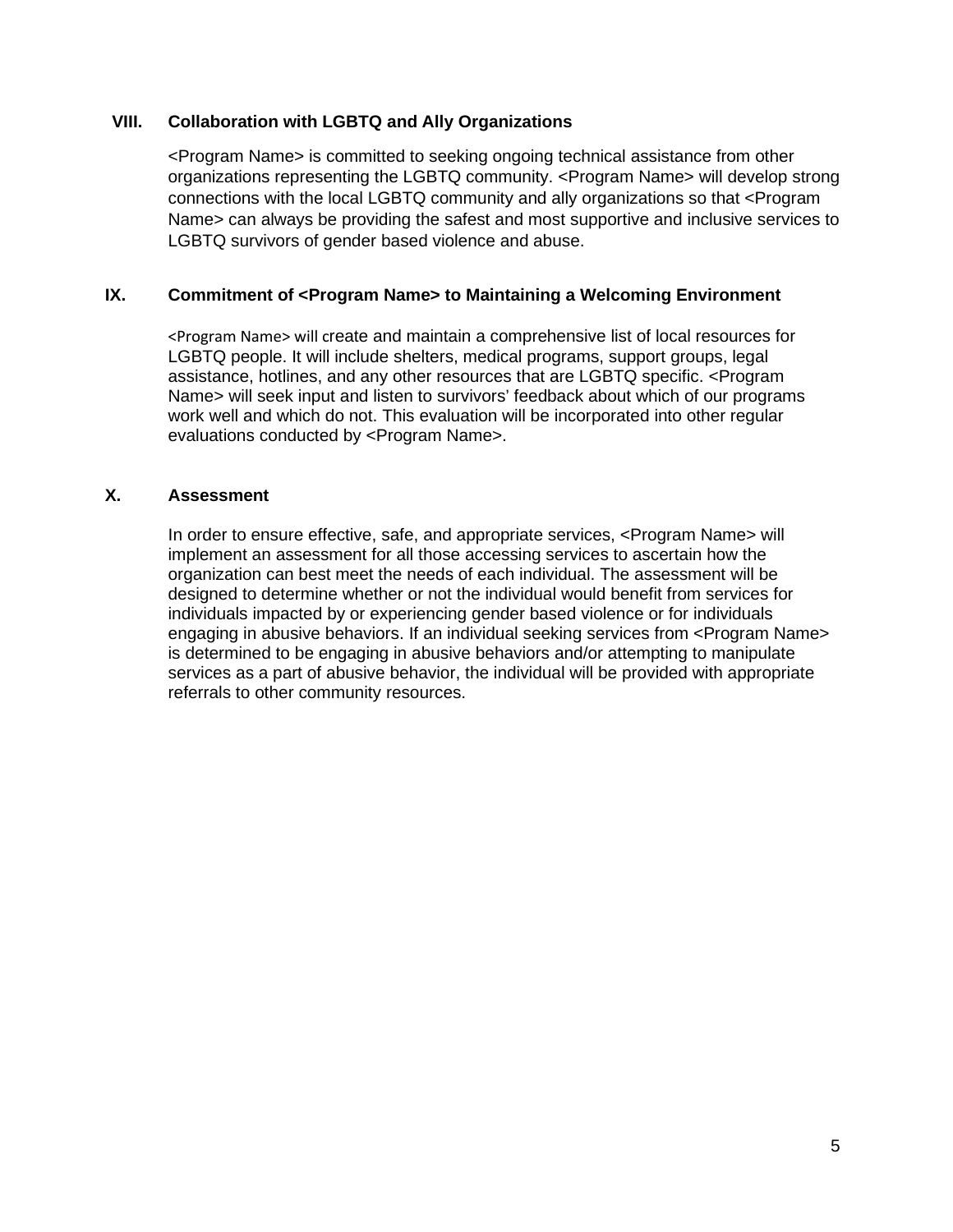#### **Definitions**

#### (Adapted from the Virginia Anti-Violence Project)

**Queer:** A political and sometimes controversial term that some LGBT people have reclaimed, while others still consider it derogatory. Used most frequently by younger LGBT people, activists, and academics, the term can refer either to gender identity, sexual orientation, or both and can be used by people of any gender.

**Sexual Orientation:** The culturally-defined set of meanings through which people describe their sexual attractions. Sexual orientation is not static and can shift over time.

**Gender Identity:** An individual's internal view of their gender. Their own innermost sense of themselves as a gendered being and/or as masculine, feminine, androgynous, etc. This will often influence name and pronoun preference.

**Gender Expression:** Aspects of behavior and outward presentation that may (intentionally or unintentionally) communicate gender to others in a given culture or society, including clothing, body language, hairstyles, voice, socialization, relationships, career choices, interests, and presence in gendered spaces (restrooms, places of worship, etc.).

**Gender transition:** The process through which a person modifies his or her physical characteristics and/or gender expression to be consistent with his or her gender identity. Gender transition may, *but does not necessarily*, include hormone therapy, sex reassignment surgeries and/or other medical or surgical components. The process may also include telling one's family, friends and/or co-workers, and changing one's name and/or gender on legal documents. As each person's transition is unique to that individual's needs, there is no defined set of steps which add up to a "complete" transition.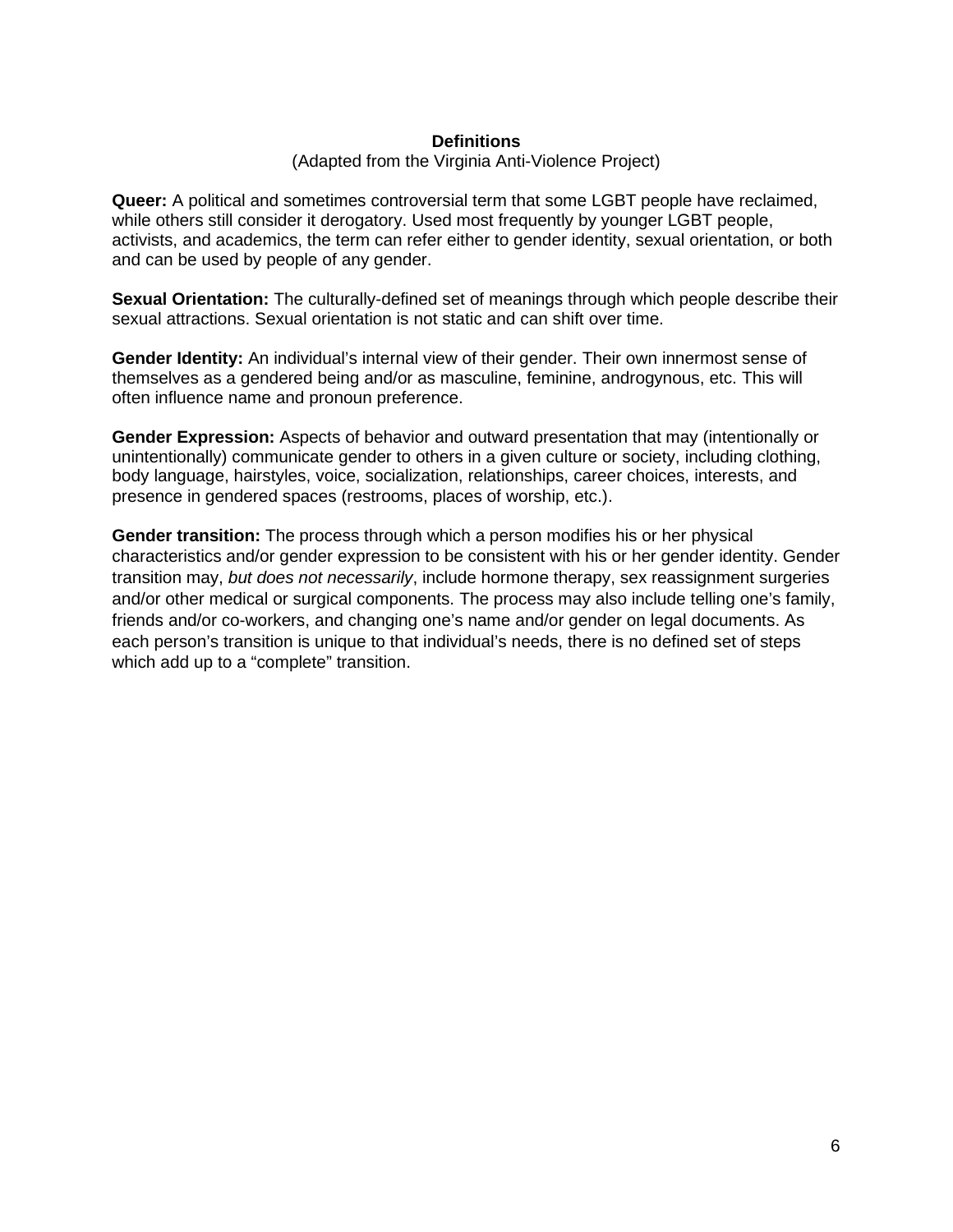### **Resources**

The following organizations and websites served as resources for this section of <Program Name> LGBTQ-inclusive policies. Their websites would serve as additional resources to staff who want to further enhance their knowledge of LGBTQ-inclusive topics of accessibility.

Virginia Anti-Violence Project, *Model Policies.*  [http://www.avp.org/storage/documents/Training%20and%20TA%20Center/VAVP\\_LGBTQ-](http://www.avp.org/storage/documents/Training%20and%20TA%20Center/VAVP_LGBTQ-Inclusive_Model_Policies.pdf)[Inclusive\\_Model\\_Policies.pdf](http://www.avp.org/storage/documents/Training%20and%20TA%20Center/VAVP_LGBTQ-Inclusive_Model_Policies.pdf)

National Center for Lesbian Rights, http://www.nclrights.org

Trans Alliance Society, *Trans Inclusion Policy Manual for Women's Organizations*, Winter 2002.<http://www.transalliancesociety.org/education/documents/02womenpolicy.pdf>

Trans Alliance Society, *Exploring Transgendered Community and Gender Based Programs In Greater Victoria*, by Lisa Warrilow, Project of the Vancouver Island Public Interest Research Group's Research Internship Program, Transcend Transgender Support and Education Society and University of Victoria Sociology 373, 2003. <http://www.transalliancesociety.org/education/documents/03vipirg.pdf>

Trans Alliance Society, *Re/Defining Gender and Sex: Educating for Trans, Transsexual, and Intersex Access and Inclusion to Sexual Assault Centers and Transition Houses*, a thesis submitted by Caroline White in accordance with requirements for a Master of Arts Degree in the Department of Educational Studies of the University of British Columbia, 2002.<http://www.transalliancesociety.org/education/documents/03cwhitethesis.pdf>

Transgender Law Center,<http://transgenderlawcenter.org/>

The Network/La Red,<http://tnlr.org/>

National Coalition of Anti-Violence Projects, [http://www.avp.org/about-avp/national-coalition-of](http://www.avp.org/about-avp/national-coalition-of-anti-violence-programs)[anti-violence-programs](http://www.avp.org/about-avp/national-coalition-of-anti-violence-programs)

The Northwest Network,<http://nwnetwork.org/>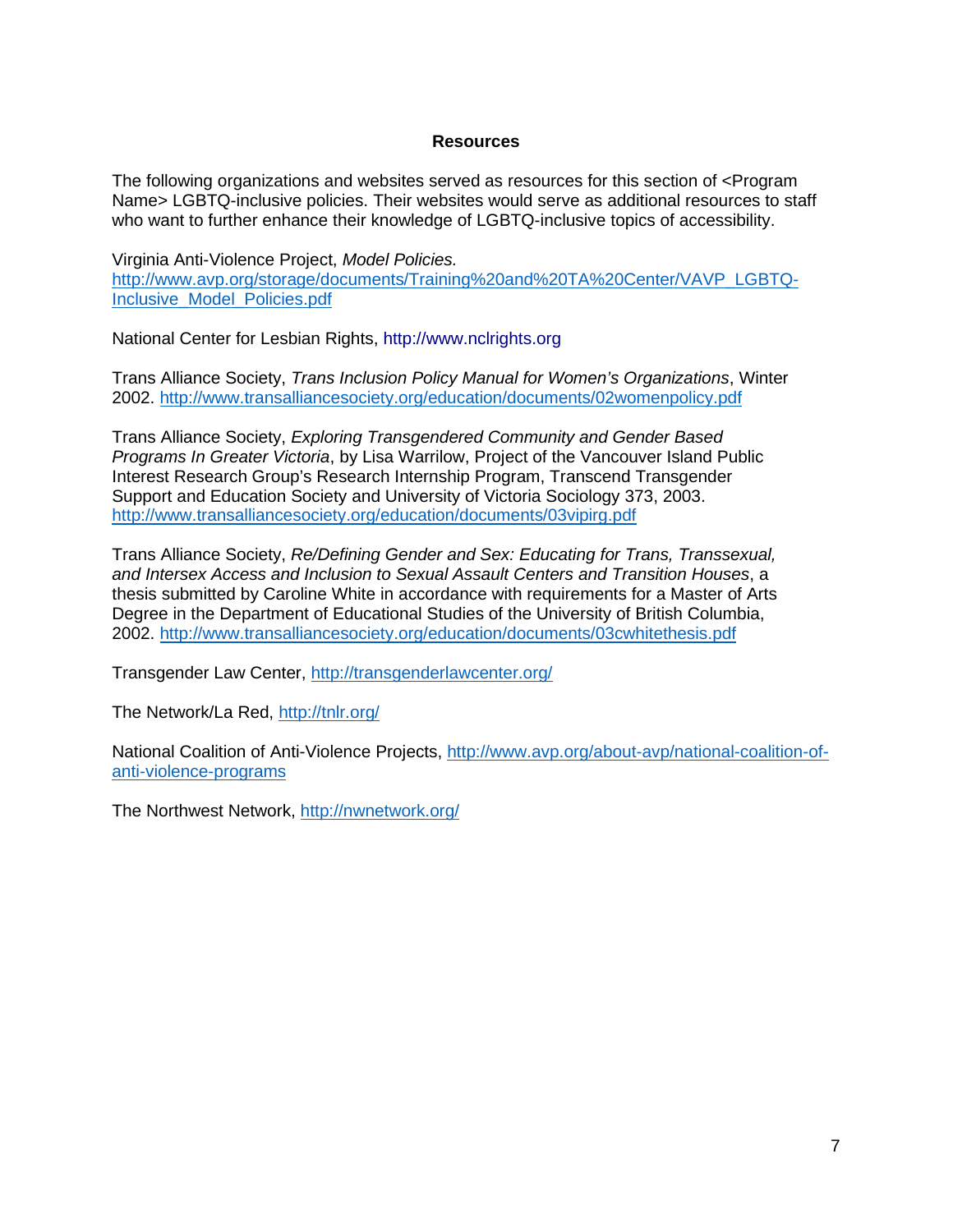## **SAMPLE PROCEDURE FOR ADDRESSING FORMAL ACCUSATIONS OF ABUSIVE/HARASSING BEHAVIOR (From the National Coalition of Anti-Violence Programs)**

- 1. Allegations of abuse and/or harassment made to <Program Name> against anyone working or volunteering in any capacity with <Program Name> will be formally acted upon only when made or confirmed by the person who directly experienced the alleged abuse/harassment by the employee/volunteer/intern of <Program Name>. When such allegations are made, <Program Name> will first offer to help the complainant with safety issues.
- 2. <Program Name> will designate two staff members to respond to allegations of abuse, with one alternate in the event that one of the designated people is the alleged abuser. <Program Name> will let the complainant know that there are two designated persons to respond to this issue and that s/he should talk to either one of them. The complainant will be asked - what is the best way for contact to be reinitiated with her/him.
- 3. One of the designated persons will contact the complainant and explain the process for filing a grievance. The designated person will also send a written explanation of the process to the complainant at a safe address. The two designated persons can only discuss this issue with each other. <PROGRAM NAME> will ask the complainant if s/he wants assistance in writing the grievance and will offer suggestions and reasonable forms of assistance.
- 4. The complainant will be asked to give a written account of the abuse including but not limited to: a description of the most recent abuse; a description of the most serious abuse; any other information the complainant believes is important, and return it to the designated contact person. The complainant will be informed that once the written account is received, <Program Name> will continue with the investigational process, regardless of whether the complainant wishes to continue it or not.
- 5. Once the written response is received from the complainant, the alleged abuser will be told that a complaint has been received and given general information about the complaint. The alleged abuser may be suspended from <Program Name> activities and responsibilities until the issue is resolved. If the alleged abuser is a paid employee, s/he will receive full pay during this period.
- 6. The designated person will call a special meeting of a Grievance Committee which will be comprised of 3-5 members. The Grievance Committee will include at least one member of the Board of Directors and at least one LGBTQ survivor of battering. A reasonable effort will be made to include a member of any community appropriate to the situation (i.e., ethnic, cultural, disability, etc.). Individuals who are not clients or employees of <Program Name> themselves may be members of this committee if appropriate or necessary. All members of this committee must be sensitive to and have an understanding of abuse and/or harassment and to lesbian, gay, bisexual, queer and/or transgender issues. Either the alleged abuser or the complainant may remove any member of the committee for good cause, and an alternate member must be found. Good cause will be determined by one of the designated persons.
- 7. The Grievance Committee will be given copies of the written account of abuse by the complainant. The Grievance Committee will then meet first with the complainant, with or without a support person, at a mutually agreed upon place. The complainant may bring in